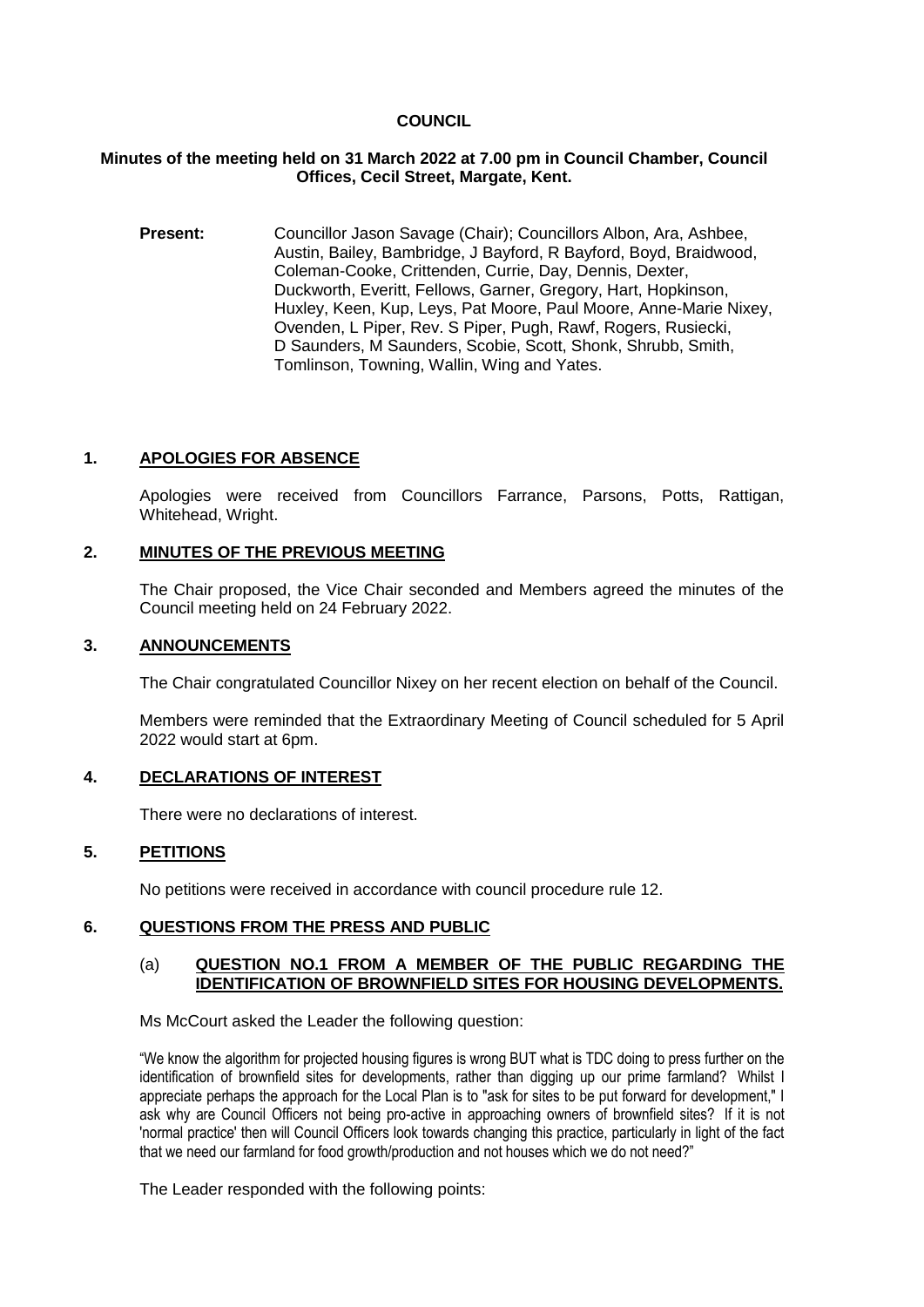- The tests for site allocation in Government guidance were "availability, suitability and achievability," this meant that landowners had to be willing for their sites to be brought forward; they must be suitable in planning terms; and be capable of being delivered within the Plan period.
- The call for sites was just one part of the process to identify land for residential and other development. Another part of the process was to carry out desk and site surveys to identify other sites (including brownfield sites) that met the site allocation criteria above. In cases where sites met the criteria above, the landowners were contacted to see what their intentions were for the sites in question.
- This approach had been standard practice for many years. This work was carried out for the adopted Plan, and was being undertaken at the moment to inform the Local Plan update.
- The Leader had recently spent an afternoon reviewing the list of brownfield sites and would continue to review the list regularly.

# (b) **QUESTION NO.2 FROM A MEMBER OF THE PUBLIC REGARDING THE IDENTIFICATION OF BROWNFIELD SITES FOR HOUSING DEVELOPMENTS.**

Ms Brown asked the Leader the following question:

"Since the beginning of the war in Ukraine people are becoming increasingly anxious about current and future food security because of that region's importance in the global supply of grains such as wheat. Allowing the development of prime productive farmland in Thanet (that also grows wheat), will decrease our ability to grow food in this country adding to reliance on food imports. We already import 40-50% of our food. In light of this and the government's emphasis on using brownfield for development instead of greenfields. Can you tell me are you required to actively search for brownfield sites, and if you are, what are you doing to fulfil this requirement?"

The Leader responded with the following points:

- The Leader agreed that Ukraine and Russia were the breadbasket of Europe.
- The response to the question from Ms McCourt was also applicable to this question.
- There was not an absolute protection for agricultural land in Government guidance. The National Planning Policy Framework (NPPF) said that "Where significant development of agricultural land is demonstrated to be necessary, areas of poorer quality land should be preferred to those of a higher quality".
- The Council would ask the Government to reconsider the framework to further protect agricultural land in light of the increased pressure on food supply caused by the war in Ukraine.

## (c) **QUESTION NO.3 FROM A MEMBER OF THE PUBLIC REGARDING THE MAINTENANCE OF PUBLIC TOILETS**

The questioner was unable to attend the meeting, therefore the question would be responded to in writing.

## **7. QUESTIONS FROM MEMBERS OF THE COUNCIL**

## (a) **QUESTION NO. 1 FROM A MEMBER REGARDING THE FUTURE OF THANET'S HERITAGE THEATRES.**

Councillor Gregory asked Councillor Pugh the following question:

"Many of Thanet's heritage of theatre venues that have, in the past, attracted large audiences & are either closed, now derelict due to lack of routine maintenance or are imminent to shut, possibly lost to the Thanet & its visiting community forever.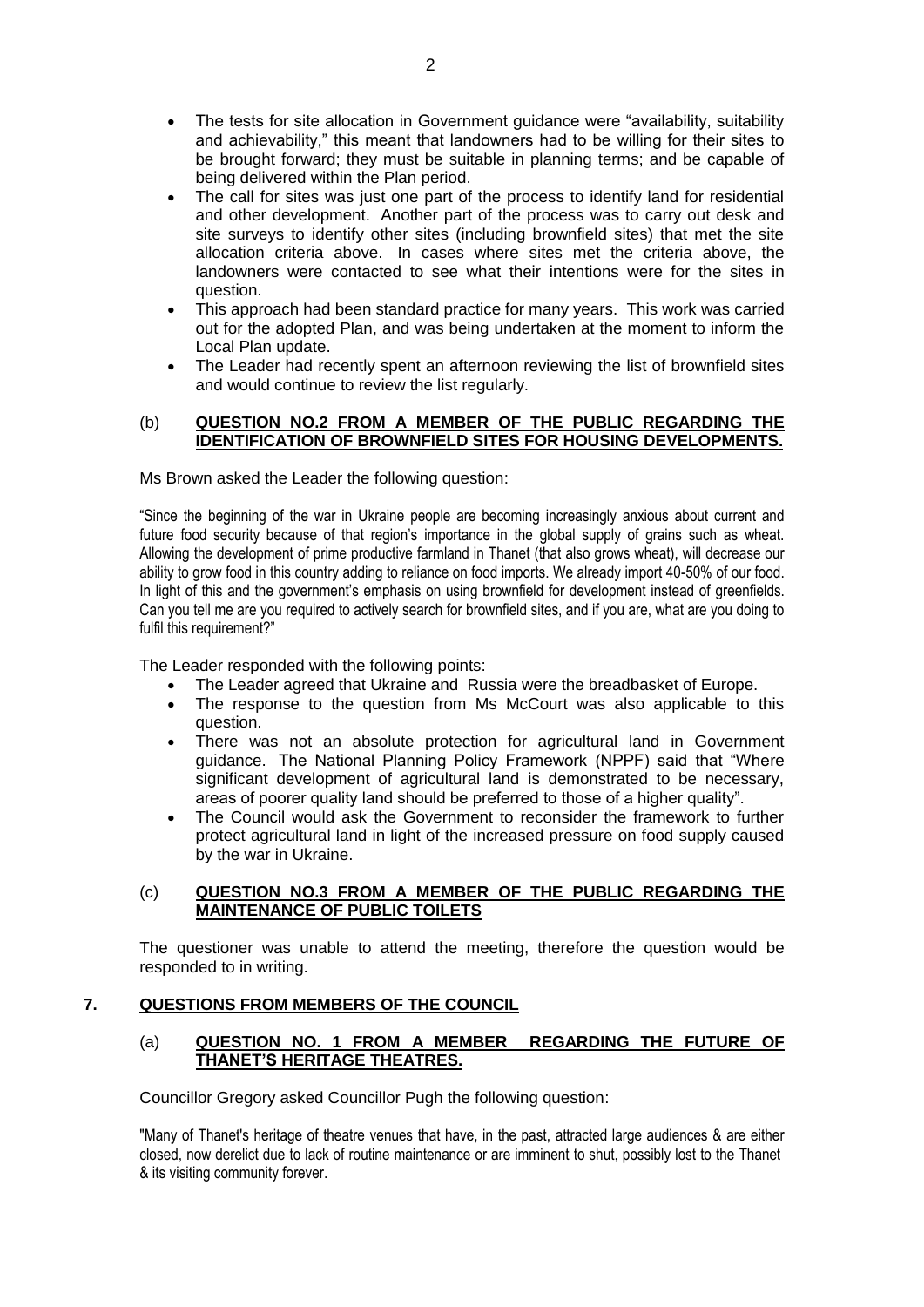What plans does TDC have for Westcliff concert hall in Ramsgate, the Granville Theatre Ramsgate, the Theatre Royal Margate & the Winter Gardens Margate for them to be restored to their former glory?"

Councillor Pugh responded with the following points:

- The Granville Theatre on Victoria Parade, Ramsgate, was built in the 1940s, originally as a theatre, with a cinema screen added later. The Theatre was owned by the Council, but had been managed by leaseholders since 1998. The building was leased to Granville Theatre Ltd in 2007, but that arrangement came to an end in November 2020, when the lease was surrendered. The building has been closed since the start of the national COVID-19 lockdown in 2020.
- The building was last surveyed in 2017 and this highlighted an extensive list of necessary maintenance, with a total cost estimated at £152,000. In addition to this, the roof was in a particularly poor condition and repairs were estimated to cost around £250,000.
- In July 2021, members of Thanet District Council's Cabinet agreed to transfer the Granville Theatre into the hands of a community organisation, if a viable bid was put forward. In October 2021, community groups were invited to express their interest in bidding for the freehold of the building, and the right to continue to operate it. Commercial property agents would shortly be offering the building on the open market, inviting proposals that reflected the status, condition and future use of the property. Eligible community groups, including the Kent Film Foundation, would have the opportunity to bid alongside commercial organisations.
- The Granville Theatre held fond memories for many local people and was a distinctive local landmark. It was encouraging to see the huge amount of positive local support for its redevelopment. The Council was committed to securing a positive future for the building, which would benefit the local community for generations to come.
- Westcliff Hall in Ramsgate was in private ownership and therefore not a matter the Council could comment on beyond sharing a view that we very much want to see it developed positively.
- The Theatre Royal formed part of the Margate Town Deal. Within the Town Deal Scaling Creative Production and Skills intervention, there was a £2m allocation for the Theatre Royal project. The Town Investment Plan stated that this would be used to improve the Theatre Royal and surrounding environment, to create a new hub of theatrical production. This project would:
	- Go beyond capital improvements and reimagine the Theatre Royal to ensure a sustainable future.
	- Safeguard this heritage asset, and provide opportunities for the local community to become part of the town and district's growth within creative production.
	- Ensure that more people, from a diverse range of backgrounds had an involvement in or enjoyment of creative production.
	- Improve the local economy, including the night time economy, diversify the visitor experience, and create jobs and training opportunities.
	- Require a new operator and coalition of interested parties to enable the theatre to thrive commercially and for the benefit of the community.
	- Support capital works to repair and restore the theatre to enable a sustainable future for the building and its communities.
- The Margate Town Deal Board has asked the Government for revenue funding to support the Margate Winter Gardens in the development of a long-term plan. As a result, there was now £300,000 of revenue funding allocated for the Winter Gardens project.
- This funding would enable a piece of work which would provide a clear vision and detailed project delivery plan for the Winter Gardens' future, including how it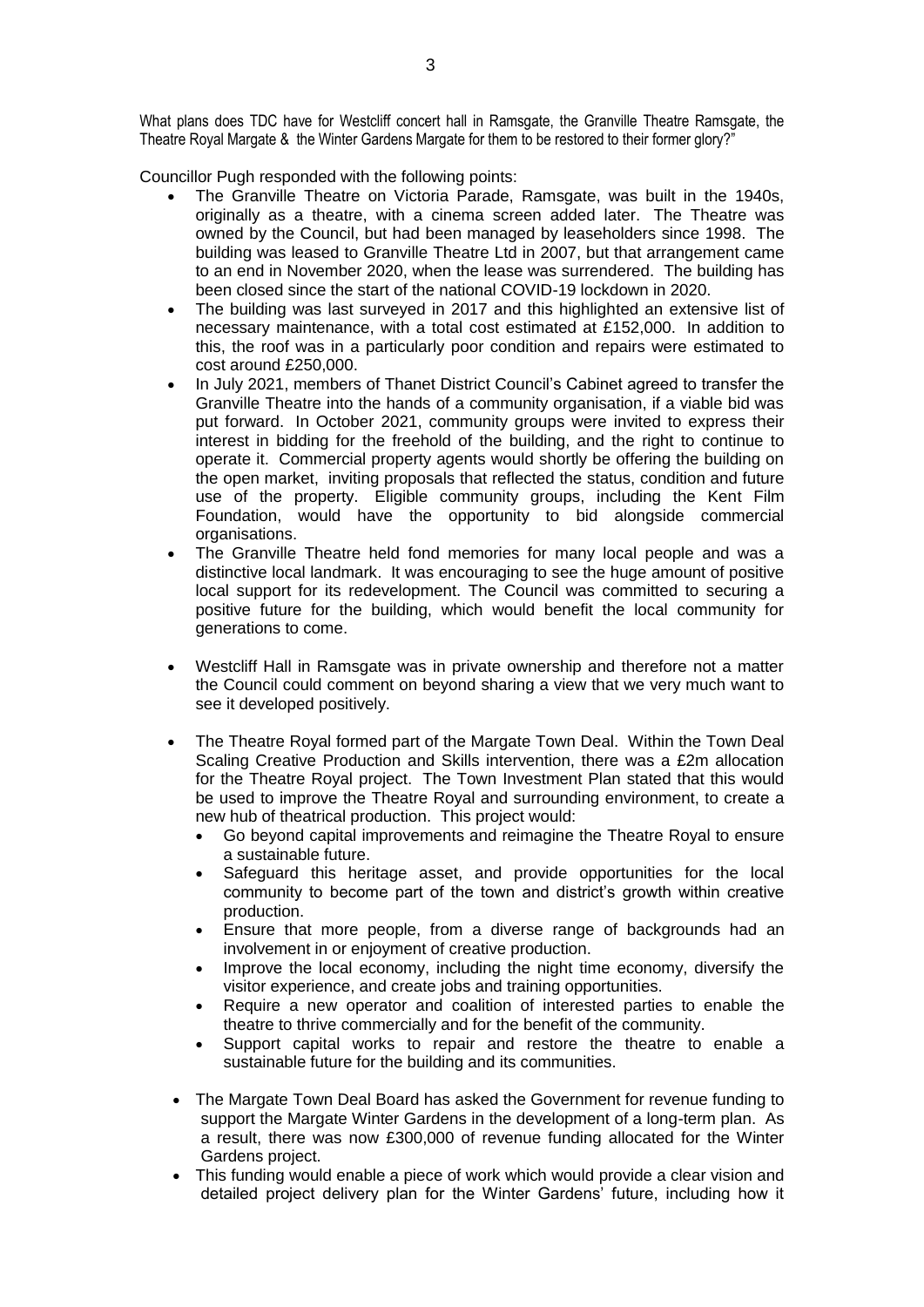could operate in tandem with the other leisure venues and key heritage assets in Margate, such as Dreamland and the Theatre Royal.

Councillor Gregory followed up her question by asking why had regular routine maintenance not taken place on these buildings?

Councillor Pugh responded that the Council wished to see these assets returned back to their former glory, however the Council's budget was tight. It should not always be the job of the Council to renovate premises if there was a community group that could bring the property back to its former glory, or even better.

#### (b) **QUESTION NO. 2 FROM A MEMBER REGARDING THE ALLOCATION OF A TRAVELLERS SITE.**

Councillor Rawf asked the Leader the following question:

"Travellers issues have been ongoing for some time, the working party has been set up for nearly 2 years to allocate a place for them, can the Leader reassure us we will hear the results soon?"

The Leader responded with the following points:

- It was decided that suitable sites for Gypsy and Traveller accommodation should be identified through the Local Plan process.
- The site search and allocation process for the Local Plan update was being undertaken at the moment. The tests for site allocation were "availability, suitability and achievability", which meant that landowners had to be willing for their sites to be brought forward; they must be suitable in planning terms (across a range of matters); and be capable of delivery within the Plan period.
- No sites were proposed to the Council specifically for consideration as Gypsy and Traveller sites, which meant that the site search work had to be extended.

Councillor Rawf followed up his question by asking if the Leader could find a solution for the families at the Port of Ramsgate.

The Leader responded that she could help those families by finding a long term solution and site. It was a priority to find a stopping and permanent site. The Council had bid for funding that, if successful, could offer a solution in the future.

# (c) **QUESTION NO. 3 FROM A MEMBER REGARDING THE FUTURE OF THE PIER YARD TOILETS**

Councillor Everitt asked Councillor Kup the following question:

"Can the cabinet member flush away rumours that the future of the Pier Yard toilets, which provide the main public conveniences for Ramsgate Main Sands, is in doubt? Is this Conservative administration, which has no Ramsgate councillors on its front bench, considering pulling the chain on them?"

Councillor Kup responded with the following points:

- A decision on the future of all the toilets across the District needed to be taken, and a strategy to deal with the issue was being developed that covered a range of options. Any proposal would go to Cabinet for a decision.
- The Cabinet worked for the benefit of the whole district.

Councillor Everitt followed up his question by asking what people should do in future if all the public conveniences in the vicinity were shut?

Councillor Kup advised that he could not answer that.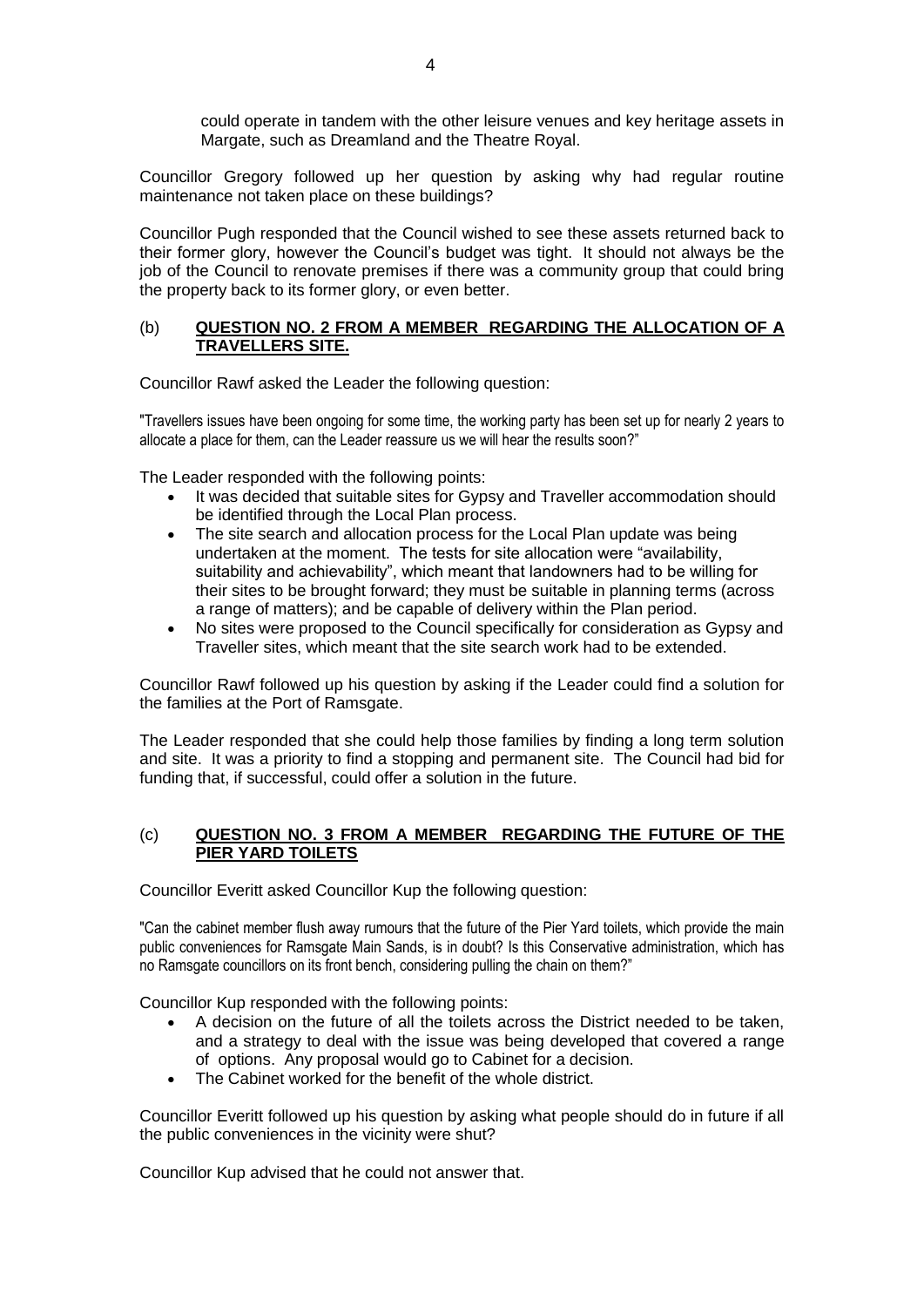#### (d) **QUESTION NO. 4 FROM A MEMBER REGARDING THE FUTURE OF THE GRANVILLE THEATRE, RAMSGATE**

Councillor Austin asked Councillor Pugh the following question:

"In light of the confusion and upset over the future of Ramsgate's Granville Theatre, I'd be grateful if you could clarify the current situation and our process as a Council going forward.

In your helpful responses to residents who've expressed concern, understandably you've stressed our need to ensure best value. Sadly, 'best value' in Ramsgate to date has consistently been interpreted as sale to the highest bidder, leaving important buildings like Westcliff Hall, the Western Undercliff Café and 18 Albert Street derelict, generating significant negative ongoing value for residents and our visitor economy.

We were delighted to see the Granville featured as a key attraction in our Regeneration Team's recently published Ramsgate Future plan. Could you please outline the process we will follow for this important asset from now on, and explain what we are doing to ensure the Granville elements of the Ramsgate Future plan can still be delivered?"

Councillor Pugh responded with the following points:

- Some of the response would be the same as the response to Councillor Gregory's question.
- In July 2021, members of Thanet District Council's Cabinet agreed to transfer the Granville Theatre into the hands of a community organisation, if a viable bid was put forward. In October 2021, community groups were invited to express their interest in bidding for the freehold of the building, and the right to continue to operate it. A submission from the Kent Film Foundation (KFF) was received which was considered by a panel of officers from across the Council. The submission was scored in strict accordance with the Community Asset Transfer Policy.
- The Council had a duty to residents to make sure that any community group wanting to take on a public building could evidence that they had the skills and experience required, and that the project had a long term future that would benefit the wider community.
- Unfortunately the KFF submission did not provide adequate designs or costings for the refurbishment of the building, lacked proof of funding and a realistic business plan. Supporting information for other requirements, including an inclusion and diversity policy, were also missing. In addition, some key elements of the proposal were at risk of not receiving planning permission due to a required change of use application for a building of listed status.
- Commercial property agents would shortly be offering the building on the open market, inviting proposals that reflected the status, condition and future use of the property. Eligible community groups, including the Kent Film Foundation, would have the opportunity to bid alongside commercial organisations.

Councillor Austin followed up her question by asking if Cabinet were committed to keeping the future of the building as an entertainment venue?

Councillor Pugh responded that Cabinet were committed to achieve the best future for the building, this could be private ownership or ownership by a community group.

## (e) **QUESTION NO. 5 FROM A MEMBER REGARDING DISABLED PARKING BAYS**

The questioner was unable to attend the meeting, therefore the question would be responded to in writing.

## (f) **QUESTION NO. 6 FROM A MEMBER REGARDING AFFORDABLE HOUSING REQUIREMENTS FOR HOUSING DEVELOPMENTS**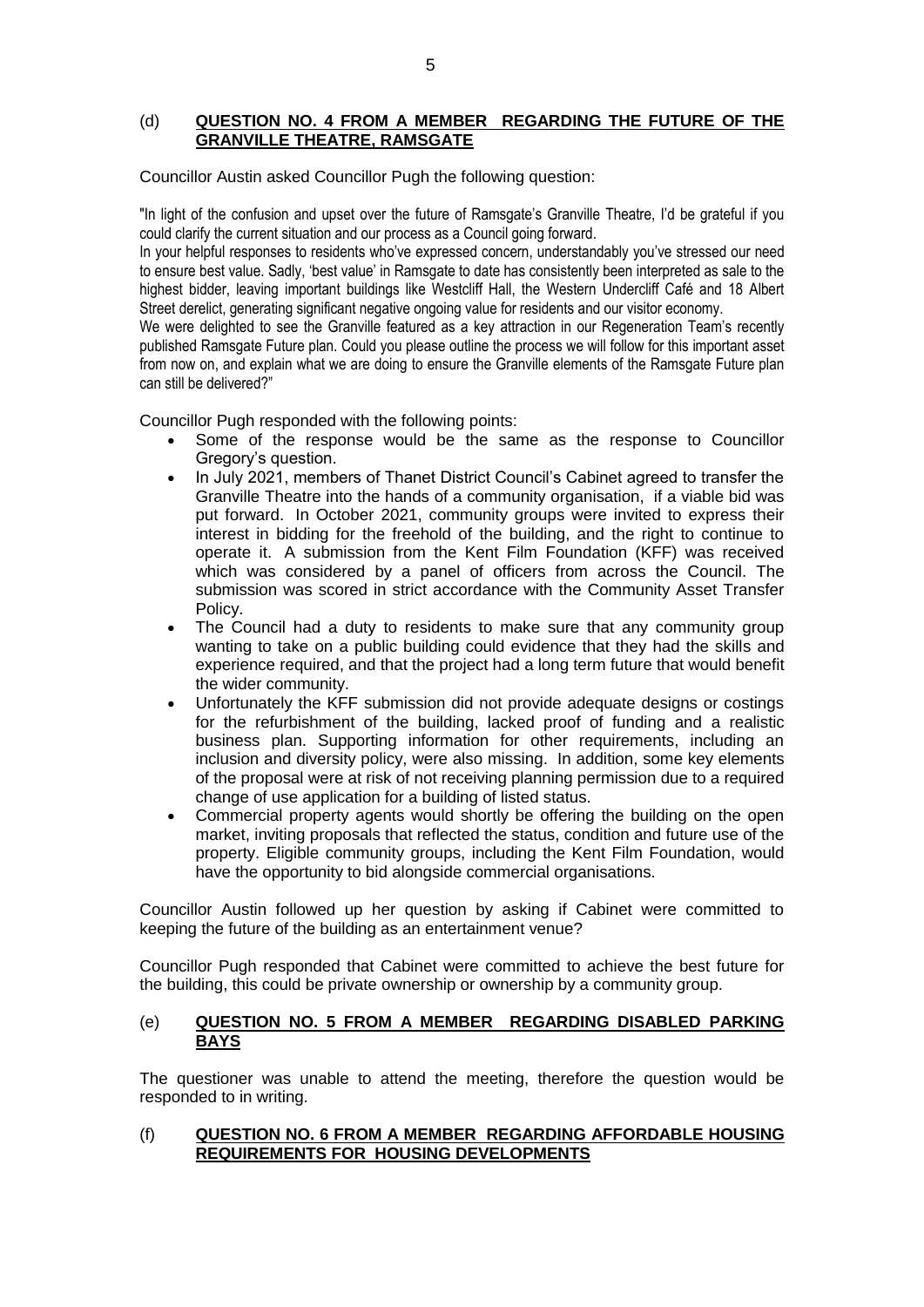The questioner was unable to attend the meeting, therefore the question would be responded to in writing.

## (g) **QUESTION NO. 7 FROM A MEMBER REGARDING THE COUNCIL'S RESPONSE TO PUBLIC CONCERN ABOUT FUTURE OF THE GRANVILLE THEATRE, RAMSGATE**

Councillor Crittenden asked Councillor Pugh the following question:

"Has the leader noted the extent of public concern in Ramsgate and beyond about the future of the Granville Theatre? What steps is she taking to address this concern and reassure the public that her administration is listening to what local people obviously want."

Councillor Pugh responded with the following points:

- The Leader and Cabinet had listened to the views of local people regarding the Granville Theatre which was why, in July 2021, the Cabinet agreed to transfer the Granville Theatre into the hands of a community organisation, if a viable bid was put forward.
- The Council had a duty to residents to make sure that any community group that wanted to take on a public building could provide the evidence that it had the skills and experience to do so, and that the project had a long term future that would benefit the wider community.
- The Cabinet recognised that the Granville Theatre holds fond memories for many local people and that residents were concerned about its future.
- It was encouraging to see the huge amount of positive local support for its redevelopment.
- The Council was committed to securing a positive future for the building, which would benefit the local community for generations to come.
- It was important that the Council did not sit on assets and do nothing with them, therefore if a community group or private individual could do better than the Council with an asset that the Council owned, then that should be made a reality.

Councillor Crittenden followed up her question by asking for confirmation that the premises would not end up as flats, a supermarket or a derelict site?

Councillor Pugh responded that there were conditions that could be stipulated within a sale agreement to restrict the future use of an asset. He confirmed that a condition would be included in the sale to ensure that the premises could not be used for residential development. The Council was committed to achieving the best outcome for the premises and the wider community.

## **8. NOTICE OF MOTION**

There were no motions on notice in accordance with council procedure rule 3.

## **9. LEADERS REPORT**

The Leader, Councillor Ashbee, presented her report to Council, covering the following key points:

- Members were asked to take a moment to think about those suffering in Ukraine. The Council stood in solidarity with the Ukrainian people and was committed to playing its part in supporting refugee families.
- The final Ramsgate Heritage Action Zone initiative, Seafront Place Making, had reached its final year, and would explore what Ramsgate meant to the local community.
- The Government had approved the establishment of the Margate Creative Land Trust that would support and grow creative practices for the local community.
- The first community tree planting event took place at Jackey Bakers, Ramsgate as part of the Queen's Green Canopy project.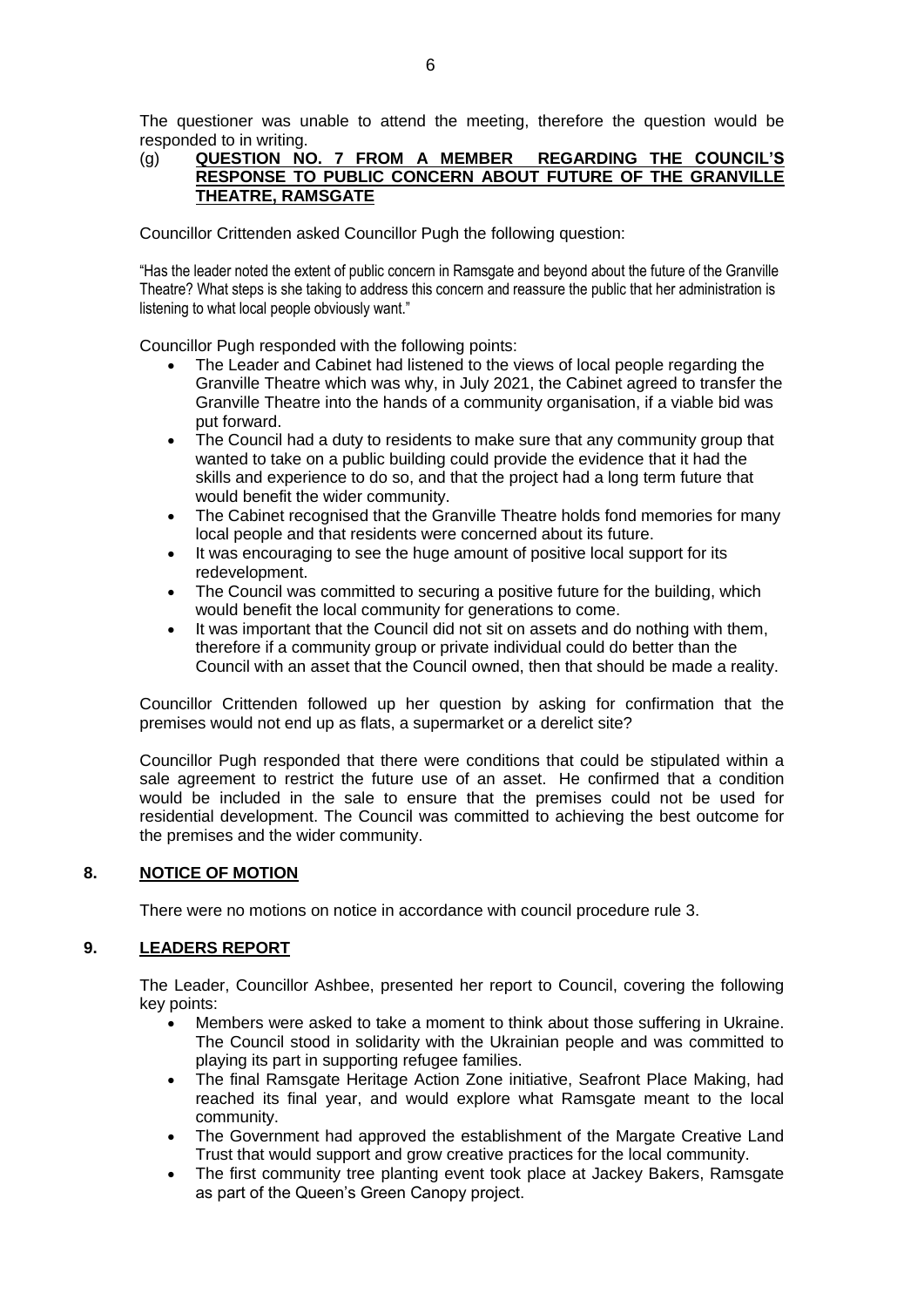- Lord Deben visited the King George Memorial Park in Garlinge as part of a national tour to see what different parts of the Country were doing to meet ambitious climate goals.
- Thanet was leading the way on business and resident digital communications, including:
	- The Green Tourism Tool Kit helped businesses with ideas to become more environmentally friendly.
	- The Online Waste Portal would allow residents to access real time information about bin collections and allow residents to report issues.
	- The Open Portal was a new and secure online portal that enabled residents and businesses to manage their council tax and business rates accounts, housing benefit claims, payment history and other services, all in one place.
- The fourth edition of Action Against Litter had been published and gave details of the three day, district wide, spring clean event that would take place during the first week of April. Thanks were offered to the litter picking volunteers for their efforts throughout the year.
- A 'How to Become a Councillor' event would be held to offer information to anyone thinking of becoming a District Councillor in the future.
- Residents of Margate would have received correspondence about Margate's bid to have a town council. If the petition to form a town council received enough signatures, a community governance review would be triggered.

Councillor Everitt as Leader of the Labour Group made the following points in response to the Leader's report:

- It was hoped that bureaucracy would not obstruct residents in Thanet from supporting Ukrainian refugees.
- The 'How to Become a Councillor' event was fully supported. There was a need to reach underrepresented groups, such as younger residents and people living in social housing. The low basic Councillor allowance could be one of the factors that stopped people from relatively deprived backgrounds, and young people, from becoming a District Councillor.
- Members could encourage others, from all backgrounds, to become Councillors by being visible in their wards, showing that they could make difference, and by being honest about the difficult decisions the Council had to make regardless of who was in control.
- The success of the Margate Creative Land Trust, the tree planting at Jackey Bakers, and the upcoming litter picking events, were all welcome news.
- It was a challenge to maintain the streets and open spaces throughout the year, the littering culture must be challenged.
- The real test of the new digital waste system would be if improvements were seen in how quickly the Council reacted when notified of a problem.
- If Margate residents supported the creation of a town council, the area would benefit from more autonomy and the ability to deliver hyper local initiatives, however there would be a Council Tax charge for this. Residents of Margate could look at the good example set by Ramsgate Town Council.

The Leader replied to Councillor Everitt's comments with the following point:

 There needed to be more young Councillors. The basic Councillor allowance was an issue, a small amount of budget would be put aside for the next couple of years to allow the basic allowance to be increased a bit in the future.

Councillor Rev. Piper as Leader of the Thanet Independent Group made the following points in response to the Leader's report:

 Could the Council make a clear statement regarding the gas and electrical safety checks and any other checks required by the Council, for residents who wished to become sponsors for those travelling from Ukraine?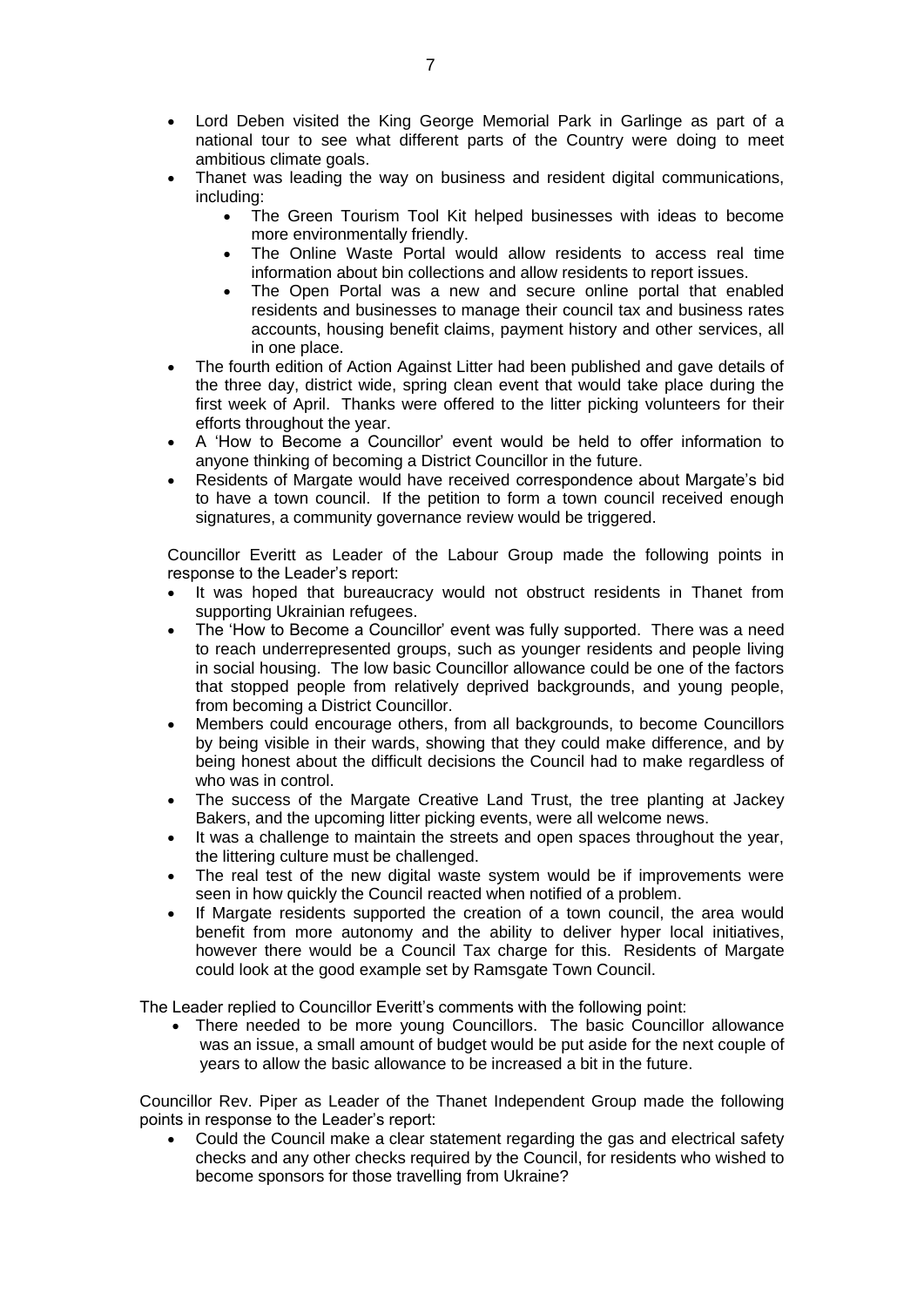- The Jackey Bakers tree planting event was good and was well supported. Ramsgate Town Council were looking to plant more trees, could there be a meeting to discuss the continuation of the avenue of trees around the Jackey Bakers field?
- The online waste portal would be good in the end, however some residents in Buxton Road and Hyberry Gardens had gone six weeks without a proper collection. Could this be investigated?
- The Thanet Independent Group have done their best to support the 'How to Become a Councillor' event on social media, and hoped it would be a successful evening.

The Leader replied to Councillor Rev. Piper's comments with the following points:

- The Council had a dedicated webpage relating to the Ukraine crisis, the page contained lots of useful information and would be updated to include the checks and procedures for households wishing to take in refugees.
- The Cabinet Member for Environmental Services and Special Projects would meet with Councillor Piper to discuss the planting of trees at Jackey Bakers.
- It was often the case that there were teething issues when a new system was introduced, however once these issues were resolved the online waste portal would allow the Council to provide a better service than it had provided in the past.

Councillor Garner as Leader of the Green Party made the following points in response to the Leader's report:

- It was a welcome sight to see the Ukrainian flag flying over the Council Offices to demonstrate the Council's solidarity with the people of Ukraine, and it was heartening to see the donations of Thanet's residents that would go to help the relief effort.
- The recent tree planting events have been good to see, thanks were offered to the officers who had ensured that as many trees as possible were planted.
- The existing trees must also be protected, Members sitting on the Climate Emergency Cabinet Advisory Group received a stark update on the latest report from the Intergovernmental Panel on Climate Change, about the urgency for action to meet the pledge to limit global warming to 1.5 degrees.
- The King George V park works had reduced the risk of surface flooding, however more work may be required if thousands more houses were built in the Westgate and Garlinge area.
- The digital technology projects were good, it was important that the Council made more information readily available to residents online, however residents who did not use computers should not be put at a disadvantage.
- As many people as possible should attend the 'How to Become a Councillor Event'. There was a need for more people who wanted to participate in local democracy to get involved, as it was the best way to effect positive change across the community.
- The Great British Spring Clean was an example of how residents come together to clean their neighbourhood. There were a number of litter picks planned for the next few weeks.

The Leader replied to Councillor Garner's comments noting that:

- It was important to look after the trees that had been planted, in order to pass them on to the next generation.
- The landscaping at the George V Park was a vast improvement to what was there before. There were plans for similar projects at two more sites within the District.

Members noted the report.

## **10. ANNUAL REPORT OF THE CHAIR OF THE OVERVIEW AND SCRUTINY PANEL**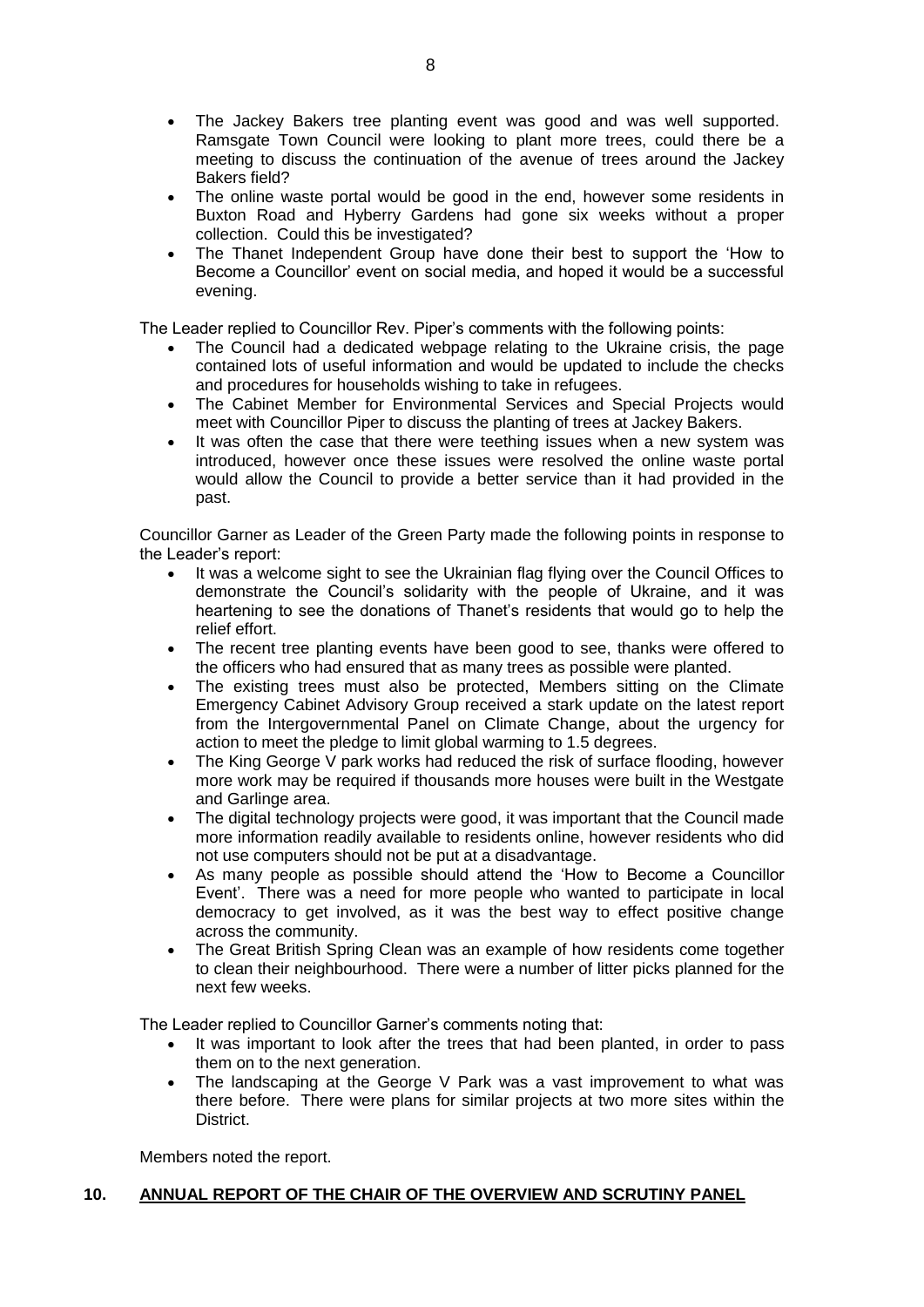Councillor Reverend Piper presented the report as Chair of the Overview and Scrutiny Panel, he noted that the Panel had been busy during the year and offered his thanks to Members and Officers for their support, and to the Cabinet Members who had made presentations.

Councillor Reverend Piper encouraged Members to look at Article 6 of the Council's Constitution for an explanation of the role of the Panel, and reminded Members to contact him if they had any topics for review.

Members noted the report.

## **11. ANNUAL REPORT OF THE CHAIR OF THE STANDARDS COMMITTEE**

Mr Tucker, the Chair of the Standards Committee, presented his report.

Members noted the report.

## **12. ANNUAL REPORT OF THE CHAIR OF THE GOVERNANCE AND AUDIT COMMITTEE**

Councillor Boyd, Chair of the Governance and Audit Committee, presented the report. She noted that the Committee had continued to discharge its responsibilities to provide independent assurance on the adequacy of the Council's risk management framework and the associated control environment, and it had provided robust scrutiny and challenge of the Authority's financial performance.

Councillor Boyd offered her thanks to the Members serving on the Committee and Sub-Committee, and to the Officers for their support.

The Council had also faced the challenge of receiving the Statutory Recommendations made by Grant Thornton under Section 24 of the Local Audit and Accountability Act 2014. Work to address those recommendations was ongoing and Members and Officers were cooperating fully with the work of the Independent Monitoring Officer, Mr Baker.

Members noted the report.

#### **13. RECOMMENDATIONS FROM STANDARDS COMMITTEE - QUESTIONS FROM MEMBERS TO COUNCIL**

It was proposed by the Chair and the Vice-Chair seconded, that the recommendations as detailed in the report be adopted, namely:

"That Council amend the Council Procedure Rules as follows, which is in accordance with the recommendations of CRWP and Standards Committee:

1. Council Procedure Rule 14.6 - That the bullet point '- related to a matter which has already been raised as a Standards Complaint against a member and which has not yet been concluded through the Code of Conduct procedures.' be added to the list of reasons that would invalidate a question.

2. Council Procedure Rule 14.8 - That the following sentence be added at the end of the existing paragraph: 'The question must be a question and not a statement, and arise directly out of the response."

Councillor Everitt proposed and Councillor Rawf seconded an amendment that removed the last seven words of recommendation two.

After some debate the following amended motion was put to the vote and declared carried: